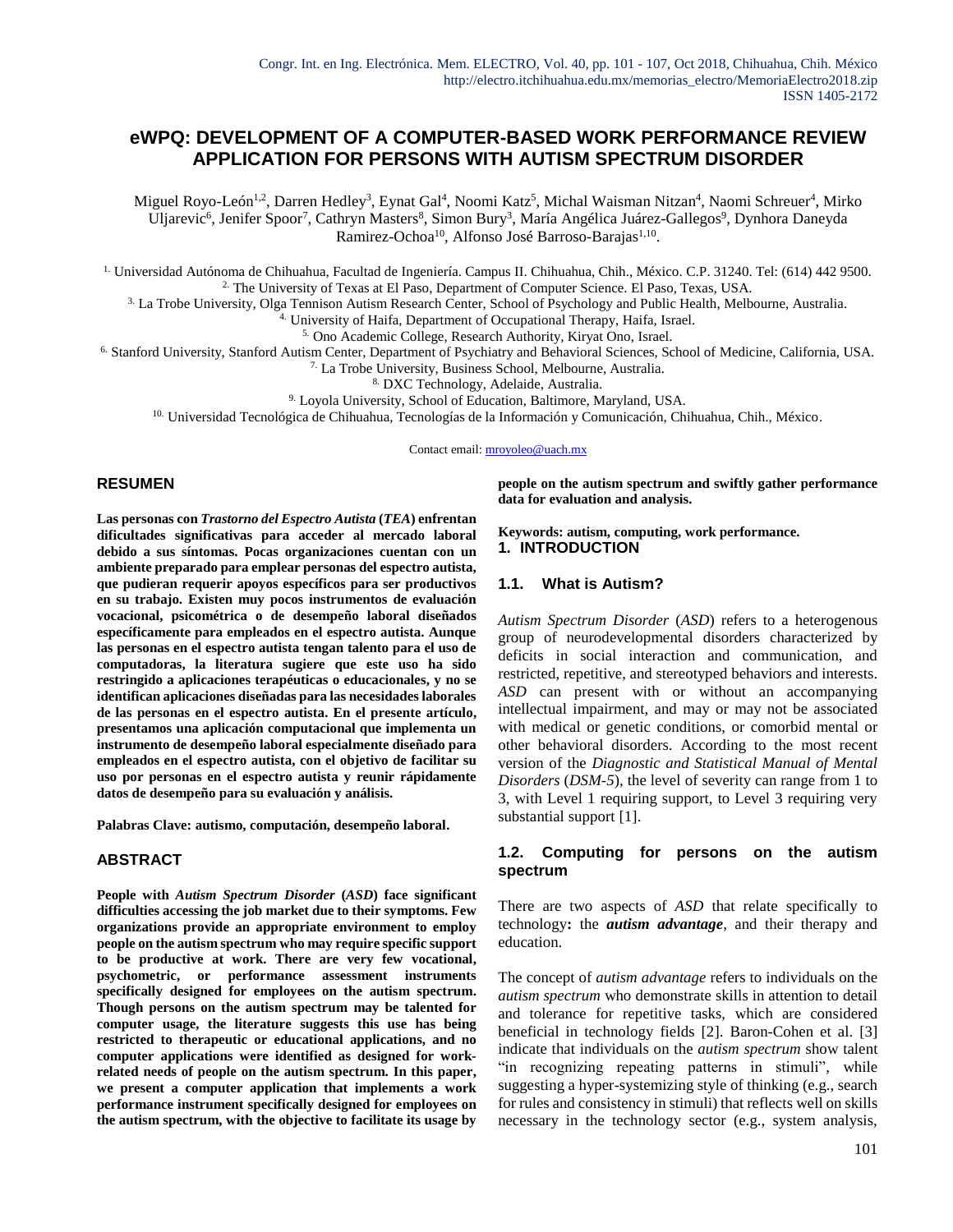cyber security). This, combined with general preferences for knowledge entailing mechanical and non-social aspects of the world (e.g., physical systems, understanding the functioning of machines) [4], could place individuals on the *autism spectrum* who demonstrate these preferences and are able to develop the technical skills required to this field of study, as compelling candidates for success in the information technology sector.

The majority of computer software use associated on the *autism spectrum* is designed for educational and therapeutic purposes, and especially directed for children or students. Through a swift review of publications related to autism and computing topics on Google Scholar, **we could not identify software designed for adults, or related to employment**. This is consistent with a recent systematic review of employment in *ASD* [12].

# **1.3. Work perspectives for persons on the autism spectrum**

People on the *autism spectrum* experience significant difficulties finding, and keeping, employment. As a group, they are characterized by exceptionally high levels of underemployment, unemployment, and malemployment **(**poorly matched work to skills). It is estimated that only 20% of people on the *autism spectrum* are engaged in the labor market, worldwide [5]. Different surveys in the United States and the United Kingdom also show similar trends, such as that 90% of the adults over 22 years old on the *autism spectrum* cannot obtain and maintain competitive employment, or that only 2% of the persons on the low end and 12% at the high end of the *autism spectrum* hold full time paid jobs [6].

Employed people on the *autism spectrum* may benefit from the incorporation of supports from employers, such as for social communication difficulties [7], and from alternative interview and selection processes. Specific factors that have been identified to support employees on the *autism spectrum* at work include:

- Support from the organization
- Supportive leadership and management
- Environmental modifications
- Development of strategies to facilitate coping and help to manage comorbid mental health conditions (such as anxiety and distress) [8]

Some of the challenges that are certainly faced can include**:**

- Manage factors that prevent task completion
- Stress
- Time management
- Odd or idiosyncratic communication styles
- Executive function and planning
- Sustaining attention [8]

However, many of these challenges can be overcome with appropriate organizational support and policies that focus on factors including, for example, inclusive leadership [8]. Specific workplace strategies that help integrating people on the *autism spectrum* include**:**

- Provide notice of change
- Plan upcoming tasks
- Provide opportunities for breaks
- Minimize sensory overstimulation [8]

E.g., *DXC Technology* (formerly *Hewlett Packard Enterprises*) [9] pursues a successful case model aimed at increasing employment opportunities for people on the *autism spectrum* in Australia and worldwide. The *Dandelion Program* offers employment to persons on the *autism spectrum* in technology related roles such as software testing, data analytics, and cyber security [10]. The vision of the project is to create a sustainable program that increases the workforce participation of persons on the *autism spectrum* with a three-year program focused on not only providing a job, but on building careers and skills that persons on the *autism spectrum* need to be successful in a competitive work environment; e.g., social development, staff integration, networking, and focus on certifications [11].

# **1.4. Work assessment for persons on the autism spectrum**

As with any other employee, it is important to assess work performance in employees on the *autism spectrum,* to identify areas for improvement, and areas where the employee is performing well, to provide targeted and useful feedback that encourages self-improvement and positive reinforcement due to work done well. To date, there has been little research concerning the assessment of the work performance of employees on the *autism spectrum*, and very limited development of assessment tools that might be appropriate for use in this population [6].

The needs of the persons on the *autism spectrum* within a work environment are as unique as each individual and the specifics of their disorder. Having appropriate assessment tools to help understanding this individuality, and to potentially direct and monitor the effectiveness of interventions, employment, and performance objectives, can be particularly beneficial to this population [12].

A useful first step is addressing the vocational strengths and support needs that adults on the *autism spectrum* may present, at work. The *Autism Work Skills Questionnaire (AWSQ)*, is an instrument developed by Gal, Ben Meir and Katz [6] with this purpose. A separate study was performed to compare the instrument between persons on the *autism spectrum* and with no developmental disabilities [13]. Building upon the constructs identified through the construction and validation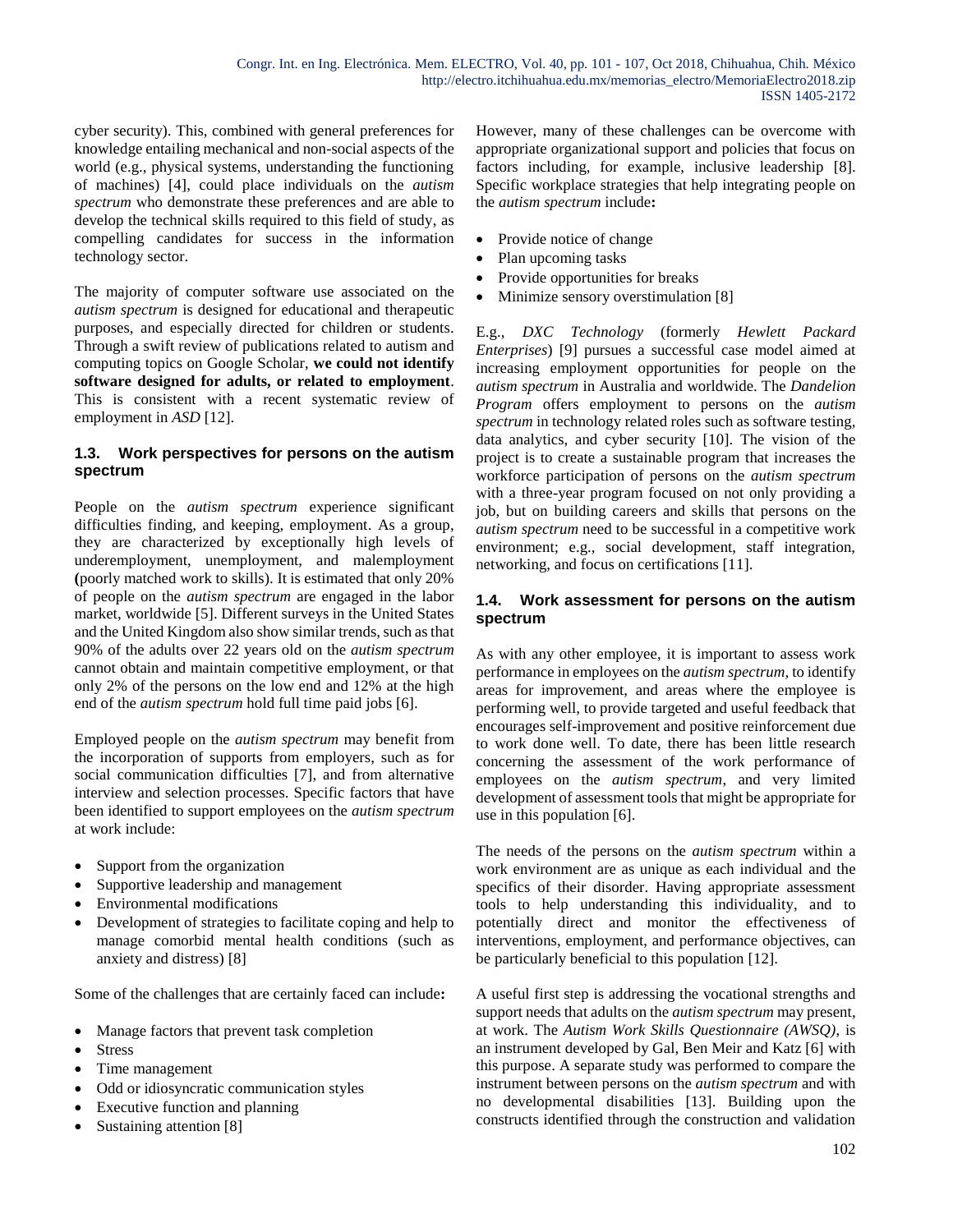of the *AWSQ*, a second instrument was subsequently developed to apply these constructs to assess the performance within the work environment — the *Work Performance Evaluation* (*WPE*) [14].

As for any person without a disability, it is necessary to measure the work performance of a person on the *autism spectrum*. The *WPE*, developed by Katz, Dejak and Gal [14], is a questionnaire developed to pursue such evaluation. The employee fills the form by him/herself, or completes the form as a structured interview, and a colleague or a superior of the employee on the *autism spectrum* fills another one. Each of the 31 items are answered on a 1 to 4 scale [14]. The aspects considered for *WPE* are:

- Work quality
- Inter-personal relationships with employer, colleagues, and clients
- Security
- Diligence
- Efficiency [14]

In another study concerning the *WPE*, Katz and colleagues [13] found stability of score change on the *WPE* over three time-points over 9 months. However, they noticed ceiling effects evident in the original tool, leading to a subsequent revision of the instrument, namely the *Work Performance Questionnaire* [15].

### **1.5. The Work Performance Questionnaire (WPQ)**

The *Work Performance Questionnaire* (*WPQ*) is a currently used and soon-to-be-published work performance assessment instrument, specifically designed to evaluate the skills and abilities of the persons on the *autism spectrum* regarding their work environment performance. The *WPQ* considers 31 questions, split in five different sections, which evaluate how people on the *autism spectrum* perform in their tasks, and interacts with their work environment. The five sections are:

- Presentation
- Punctuality and Responsibility
- Task Comprehension and Planning
- Task Performance
- Dealing with Distractions
- Contact/Interaction with Colleagues and Superiors [15]

The questions are answered considering the levels of Frequency and Independence with which the behavior or action occurs. It is important to add comments, notes or recommendations concerning such behavior, to provide a deeper background and future direction about each trait.

The *WPQ* is meant to be filled similarly to the *WPE*: by both the employee with an *ASD* diagnosis, and their acting manager or supervisor. The evaluation exercise may consist

in meeting for an appraisal session, to compare the test results and find both opportunity areas in which the performance needs improvement, or provide commendation on good work performance [15].

### **2. THE ELECTRONIC WORK PERFORMANCE QUESTIONNAIRE (eWPQ)**

#### **2.1. The Electronic Work Performance Questionnaire (eWPQ)**

The Electronic *Work Performance Questionnaire (eWPQ)* is the implementation of the *WPQ* as a computer program. Through it, the users can input their answers to the questionnaire, and save the data in plain text files, to ease the computer data input by analysts.

The application consists on a single screen with a series of tabs holding each of the different questions of the *WPQ*, so the user can answer them in a swift fashion. The users will add their personal information for identification, and then will navigate back and forth through the question tabs, answering the questions considering the level of Frequency and Independence with which the described behavior happened during the evaluated period.

After answering the questionnaire, the user will reach a Score Summary, which shows the scoring for each section.

Finally, the test takers will provide a simple analysis comparing their performance on the present questionnaire with the previous occasion that the questionnaire was filled, to establish if there has been a change on each section's performance, and explore the possible reasons of this change; e.g., in response to an intervention, or to addressing an area previously identified as requiring improvement.

The answers are stored in comma separated text files (CSV), to allow easy data analysis and reporting.

### **2.2. System Design**

The requirements identified for developing the *eWPQ* application were:

- 1. The full questionnaire must be presented to the user in a simple, easy-to-understand, and easy-to-answer manner.
- 2. The screen design must be appropriate for persons both on and not on the *autism spectrum*.
- 3. The application may be used within secluded environments, and in organizations that are very aware of information security. It must be executed on a standalone computer, therefore not using network connectivity.

To fulfill these requirements, it was defined that: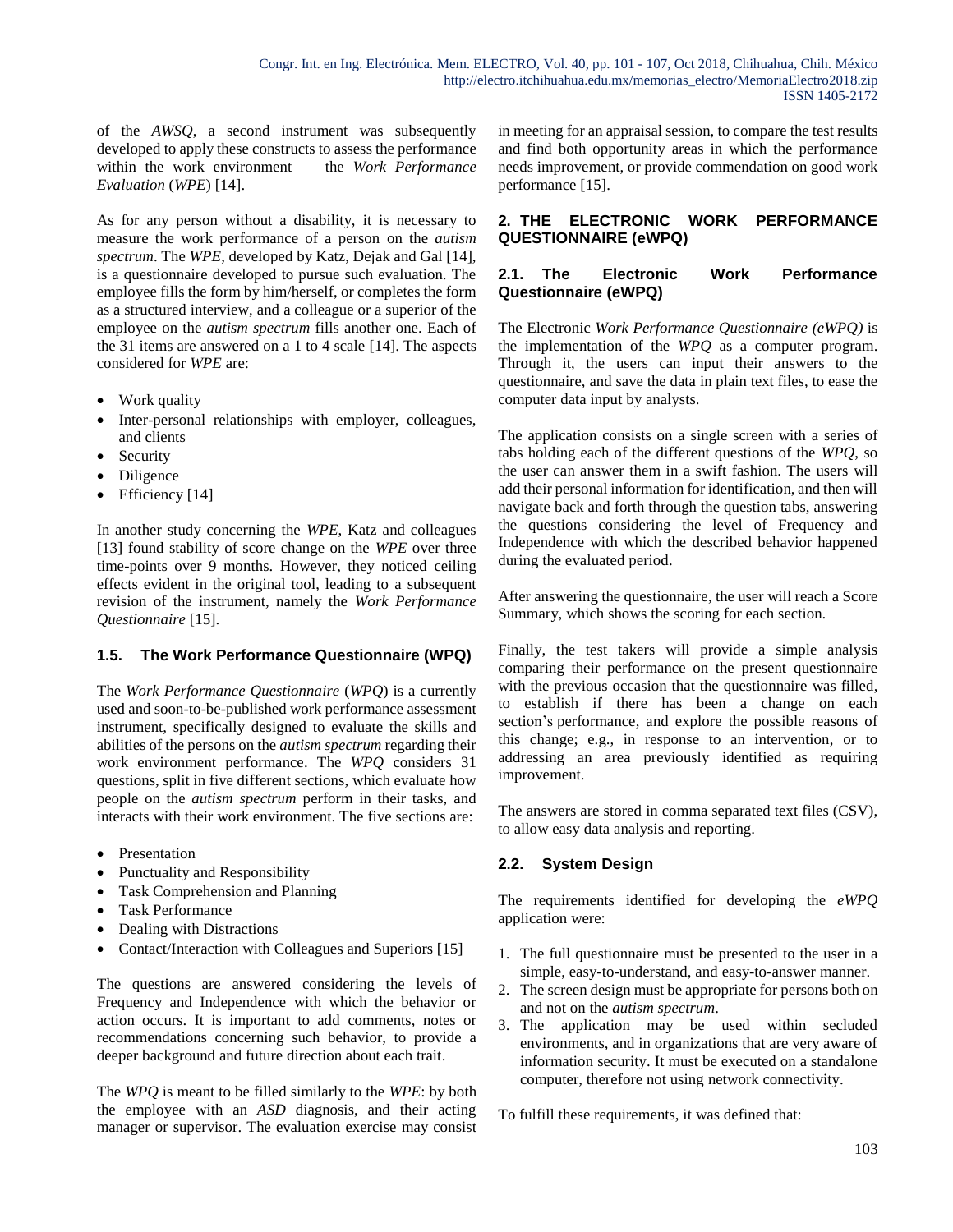- 1. The visual elements should be consistent throughout the application in both format and placement. All the required data input fields and other visual elements needed to answer each question, should have similar sizes, appearance, and be placed in the same, or in similar positions.
- 2. Hold a single question on each tab, to allow the test taker (especially if it is a person on the *autism spectrum)* to focus exclusively on such individual question.
- 3. The application may be used within secluded organizations, or similar situations.
- 4. The data must be stored in a transparent manner.
- 5. The application may need to be easily auditable by the organization.

### **2.3. System Development**

*eWPQ* was programmed using the Java programming language version 1.8 [16], on the Eclipse Integrated Development Environment [17]. It heavily uses the Swing graphical library for the on-screen / visual components. Only one person developed the full system.

The development phase was performed with a **swift prototype-based approach**, to produce first a prototype application enabled with most functionalities. This prototype then entered a release and testing cycle. The development tasks would continue in parallel to the test. After the test was completed, the developer would add the test feedback received to the task list, which could provide new functionality requests or errors found.

To keep track of the characteristics being developed, and their implementation, we first created a general programming objectives task list to be tackled. The testing feedback would be added to the task list as received, and prioritized for development by considering the necessity of the given characteristic for the application, and the effort that the implementation would need, namely its attainability.

### **2.4. System Testing**

*eWPQ* **was developed and tested in conjunction with a group of software testers on the** *autism spectrum*, who work as part of *DXC*'s *Dandelion Progr*am, in Adelaide, South Australia.

The *Dandelion Program* members and the authors performed the tests. Three testers were on the *autism spectrum*, and three others were not. Considering that only one author developed the application, we have a 1 to 6 developer-to-testers ratio.

The tests consisted in using the prototype version on a full test case. The user would answer the test completely, take notes on performance and any situations that may have arisen, and provide ideas about new functions.

The total indication items were 45; 60% of the indications came from people on the *autism spectrum*. 55.55% of the indications were tagged as Feedback, and 44.45% as Issues. 13% of the testing indications were discarded by been deemed not necessary for the application, or outside of the project scope. 42% were marked with an Easy to Fix difficulty to attain, and were fully completed during re-development, same as the 13% marked of Medium difficulty. 31% of the indications were considered Hard to Attain. 65% of these were completed, 7% were pushed backed for a later version of the application, and 13% were not completed due to time constraints.

# **2.5. System Usage**

To execute the *eWPQ*, the user must use a computer with a Windows operating system and the Java Runtime Environment (JRE) version 1.8 or above installed (which can be downloaded freely from the Oracle website [16]). The Java language must be enabled by adding the proper environment variables [18].

The *eWPQ* JAR file should be placed on the user's desktop. Then, the user should create a directory or folder called "WPQ". The application uses this folder to place the data files used to save the questionnaire information. *eWPQ* checks that the folder is present on the user's desktop every time it starts. If the user forgets to create this folder, the application will automatically create it for him/her.

### **3. RESULTS**

### **3.1. System Description.**

*eWPQ* is a fully functional software application prototype that implements the *Work Performance Questionnaire* for persons on the *autism spectrum*. **The application takes the** *Work Performance Questionnaire* **answers as input, calculates the summary of the user answers, and finally stores all the questionnaire data into simple text comma-separated value files.**

The following is a walkthrough of the regular usage of the *eWPQ*:

1. The application consists on a single screen containing different visual components to input the information, held on individual and fully navigable tabs. The application was designed to provide a user experience similar to answering the paper questionnaire, with the advantage that the data input process is simplified and saved on the computer.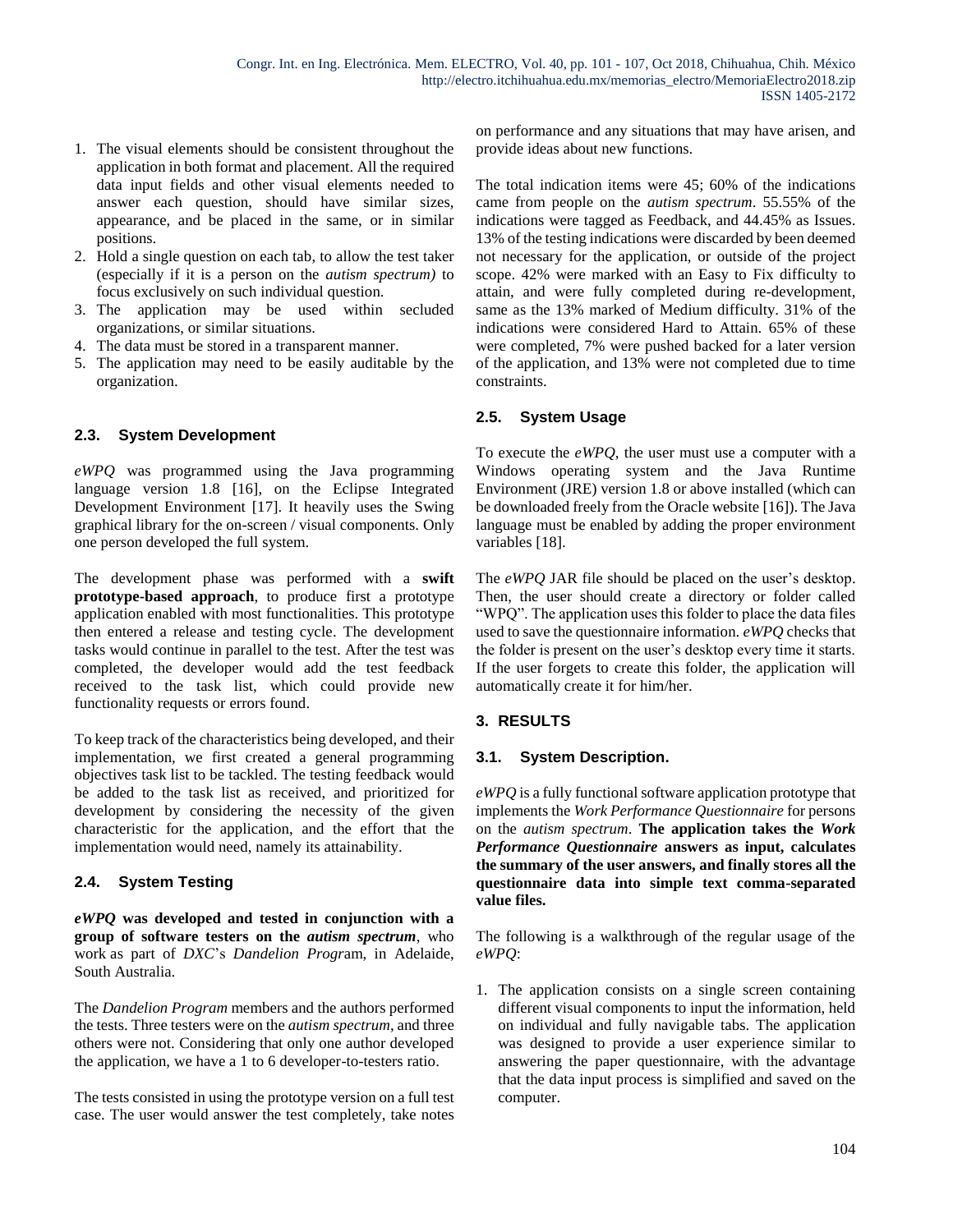- 2. The users must input their personal data for identification and answer the different questions. Figure 1 shows the Personal Information tab, in which the user inputs identification data such as name, position, confirmation of who is filling the form, the workplace, and the time frame from the last test take. All the data answered, namely the personal information data, the question answers, and the summary, will be saved on the data files every time that the user clicks either on the Save or Navigation buttons.
- 3. The user will answer the individual questions considering the Frequency and Independence rating and the pertaining notes on the situation that the question relates to. This is done on the tab related to that specific question, shown in Figure 2. The implementation of this one-tab-onequestion design was considered given that persons on the *autism spectrum* are characterized to have special situations with focusing on tasks, and might be easily distracted from the objective if they would have to answer different questions on the same tab. One question per tab will allow them to focus on the specific answer for a given question.
- 4. As the questionnaire is being completed and saved, the Score Summary is calculated and populated on the proper tab, shown in Figure 3. It will be updated on the event of any question update and save.
- 5. The user will answer five more questions, considering the test score changes between their previous evaluation and the present one, per section. An example is shown in Figure 4.
- 6. The data is saved on a single compressed zip file (an example of which is shown on Figure 5), containing all the responses to the questionnaire stored in the following files:
	- a. The Data file, containing the user identification data and the answers for the questions. Notes and Comparison questions are disregarded.
	- b. The Evaluation Improvement data files separated by Section.
	- c. The Full Data file, containing the user identification, the answers for each question, including the comparison questions. Notes are included.
	- d. The Note files for each of the questions.
	- e. The Summary file, with the questionnaire results in a single file with a textual approach. Meant to be a report to the management.

### **3.2. Study Limitations**

The present article showcases the application developed for an ongoing study on work performance for people on the *autism spectrum*, though it could set ground for broader studies concerning usage of computing to build specialized tools for people on the *autism spectrum*.

Validating the tool itself as a performance instrument is out of the scope of this study. Our purpose is to solely describe the development of the software tool, emphasizing the successful co-development of the electronic version with people on the *autism spectrum*.

#### **4. CONCLUSIONS**

With this project, we strive to bring opportunities for persons on the *autism spectrum* to evaluate (and be evaluated by) their work performance, using technology to design an application specific for their needs, and the needs of the organization.

This project demonstrates that it is possible to co-design and build computer applications that take into account the special needs of people on the *autism spectrum*, their feedback and user experience, similarly as with any software test performed by people not on the *autism spectrum*.

# **5. FUTURE WORK**

The *WPQ* was first written in Hebrew, and then translated to English. Given the need to implement the *eWPQ* in Australia, the application was programmed considering the English language version of the questionnaire, though we have also considered translating the application to Hebrew and Spanish.

|                 | W eWPQ: Electronic Work Performance Questionnaire |                        |            |             |                                                              |            |            | п           | $\times$ |
|-----------------|---------------------------------------------------|------------------------|------------|-------------|--------------------------------------------------------------|------------|------------|-------------|----------|
| Instructions    | Personal Information                              | Question 1             | Question 2 | Question 3  | Question 4                                                   | Question 5 | Question 6 | Ques $    $ |          |
| <b>Employee</b> |                                                   |                        |            |             |                                                              |            |            |             |          |
|                 |                                                   | Name: Robert           |            |             |                                                              |            |            |             |          |
|                 | Occupation/Position: Test Analyst                 |                        |            |             |                                                              |            |            |             |          |
|                 |                                                   |                        |            |             | Select if the Employee is capturing his/her own information. |            |            |             |          |
|                 | Person who filled out the form                    |                        |            |             |                                                              |            |            |             |          |
|                 |                                                   | Name:                  |            |             |                                                              |            |            |             |          |
|                 | Relationship to employee:                         |                        |            |             |                                                              |            |            |             |          |
|                 |                                                   |                        |            |             |                                                              |            |            |             |          |
| Workplace       |                                                   |                        |            |             |                                                              |            |            |             |          |
|                 |                                                   | Name: DXC Technology   |            |             |                                                              |            |            |             |          |
|                 |                                                   | Location: 55 Curie St. |            |             |                                                              |            |            |             |          |
|                 | Desired Time Frame (in months):                   | 2 months               | ۰          |             |                                                              |            |            |             |          |
|                 |                                                   |                        |            |             |                                                              |            |            |             |          |
|                 |                                                   |                        |            |             |                                                              |            |            |             |          |
|                 |                                                   |                        |            |             |                                                              |            |            |             |          |
|                 |                                                   |                        |            |             |                                                              |            |            |             |          |
|                 |                                                   |                        |            |             |                                                              |            |            |             |          |
|                 |                                                   |                        |            |             |                                                              |            |            |             |          |
|                 |                                                   |                        |            |             |                                                              |            |            |             |          |
|                 |                                                   |                        |            |             |                                                              |            |            |             |          |
|                 |                                                   |                        | ee.        | <b>Save</b> | 22                                                           |            |            |             |          |
|                 |                                                   |                        |            |             |                                                              |            |            |             |          |

**Figure 1.** The *eWPQ* Personal Information tab. This information is used for user identification and file naming processes within *eWPQ*.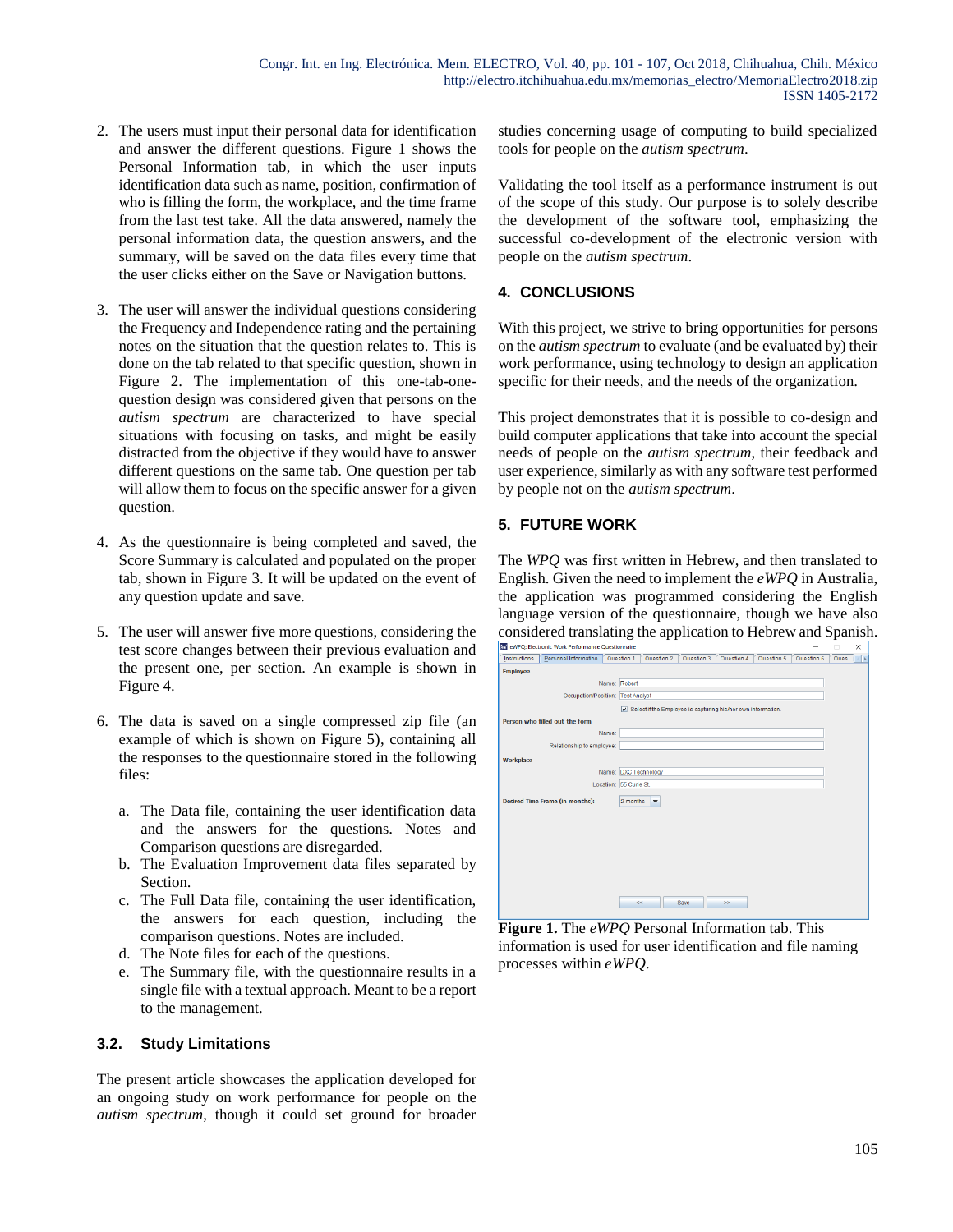|                                     |                 | W eWPQ: Electronic Work Performance Questionnaire           |             |             |                                  |             | -           | $\Box$               | × |  |
|-------------------------------------|-----------------|-------------------------------------------------------------|-------------|-------------|----------------------------------|-------------|-------------|----------------------|---|--|
| Question 11                         | Question 12     | Question 13                                                 | Question 14 | Question 15 | Question 16                      | Question 17 | Question 18 | Quest   4   F        |   |  |
| <b>Section C. Task Performance.</b> |                 |                                                             |             |             |                                  |             |             |                      |   |  |
|                                     |                 | 15. Makes decisions appropriate to level and scope of role. |             |             |                                  |             |             |                      |   |  |
|                                     | Frequency Often |                                                             | ۳           |             | Independence Does with some help |             |             | $\blacktriangledown$ |   |  |
|                                     | <b>Notes</b>    |                                                             |             |             |                                  |             |             |                      |   |  |
|                                     |                 |                                                             |             |             |                                  |             |             |                      |   |  |
|                                     |                 |                                                             |             |             |                                  |             |             |                      |   |  |
|                                     |                 |                                                             |             |             |                                  |             |             |                      |   |  |
|                                     |                 |                                                             |             |             |                                  |             |             |                      |   |  |
|                                     |                 |                                                             |             |             |                                  |             |             |                      |   |  |
|                                     |                 |                                                             |             |             |                                  |             |             |                      |   |  |
|                                     |                 |                                                             |             |             |                                  |             |             |                      |   |  |
|                                     |                 |                                                             |             |             |                                  |             |             |                      |   |  |
|                                     |                 |                                                             |             |             |                                  |             |             |                      |   |  |
|                                     |                 |                                                             |             |             |                                  |             |             |                      |   |  |
|                                     |                 |                                                             |             |             |                                  |             |             |                      |   |  |
|                                     |                 |                                                             |             |             |                                  |             |             |                      |   |  |
|                                     |                 |                                                             |             |             |                                  |             |             |                      |   |  |
|                                     |                 |                                                             | $\ll$       | Save        | $>$                              |             |             |                      |   |  |
|                                     |                 |                                                             |             |             |                                  |             |             |                      |   |  |

**Figure 2.** A question tab on *eWPQ*. These questions must be answered by indicating the Frequency and Independence rating with which the behavior occurred and giving detailed notes about the occurrences.

| W eWPQ: Electronic Work Performance Questionnaire        |                          |                       |                    |              | □ | × |  |  |  |  |
|----------------------------------------------------------|--------------------------|-----------------------|--------------------|--------------|---|---|--|--|--|--|
| Question 28<br>Question 29<br>Question 30<br>Question 27 | Ev.Imp - B.              | Ev.Im $\langle 1   1$ |                    |              |   |   |  |  |  |  |
| <b>Score Summary.</b>                                    |                          |                       |                    |              |   |   |  |  |  |  |
| <b>Item</b>                                              | <b>Score Range Freq.</b> |                       | Score Range Indep. | <b>Score</b> |   |   |  |  |  |  |
| A. Presentation, punctuality and responsibility.         | 33                       |                       | 35                 | 34           |   |   |  |  |  |  |
| B. Task comprehension and planning.                      | 22                       |                       | 22                 | 22           |   |   |  |  |  |  |
| C. Task performance.                                     | 32                       |                       | 33                 | 32           |   |   |  |  |  |  |
| D. Dealing with distractions.                            | 18                       |                       | 19                 | 18           |   |   |  |  |  |  |
| E. Contact/interaction with collegues and superiors.     | 24                       |                       | 38                 | 31           |   |   |  |  |  |  |
|                                                          |                          |                       |                    |              |   |   |  |  |  |  |
|                                                          |                          |                       |                    |              |   |   |  |  |  |  |
|                                                          |                          |                       |                    |              |   |   |  |  |  |  |
|                                                          |                          |                       |                    |              |   |   |  |  |  |  |
|                                                          |                          |                       |                    |              |   |   |  |  |  |  |
|                                                          |                          |                       |                    |              |   |   |  |  |  |  |
|                                                          |                          |                       |                    |              |   |   |  |  |  |  |
|                                                          |                          |                       |                    |              |   |   |  |  |  |  |
|                                                          |                          |                       |                    |              |   |   |  |  |  |  |
|                                                          |                          |                       |                    |              |   |   |  |  |  |  |
|                                                          |                          |                       |                    |              |   |   |  |  |  |  |
| ke.                                                      |                          | $\geq$                |                    |              |   |   |  |  |  |  |
|                                                          |                          |                       |                    |              |   |   |  |  |  |  |
|                                                          |                          |                       |                    |              |   |   |  |  |  |  |
|                                                          |                          |                       |                    |              |   |   |  |  |  |  |

**Figure 3.** The *eWPQ* Score Summary tab will be updated every time the users update their answers.

|             |                          | W eWPQ: Electronic Work Performance Questionnaire                                 |   |                             |             |                  |                        | п | $\times$ |
|-------------|--------------------------|-----------------------------------------------------------------------------------|---|-----------------------------|-------------|------------------|------------------------|---|----------|
| Question 30 | Question 31              | Score Summary                                                                     |   | $Ev.lmp - A$ $Ev.lmp - B$ . | Ev.Imp - C. | $Ev.$ Imp - $D.$ | Ev.Imp - E.            |   | ⊣        |
|             |                          | Evaluation Improvement - Section B. Task Comprehension and Planning.              |   |                             |             |                  |                        |   |          |
|             |                          | Overall, how has the performance for Section B changed since the last evaluation? |   |                             |             |                  |                        |   |          |
|             | Frequency Improved a lot |                                                                                   | ۰ |                             |             |                  | Independence No Change |   | ٠        |
|             |                          | Notes His planning improved substantially. He already did by himself.             |   |                             |             |                  |                        |   |          |
|             |                          |                                                                                   |   |                             |             |                  |                        |   |          |
|             |                          |                                                                                   |   |                             |             |                  |                        |   |          |
|             |                          |                                                                                   |   |                             |             |                  |                        |   |          |
|             |                          |                                                                                   |   |                             |             |                  |                        |   |          |
|             |                          |                                                                                   |   |                             |             |                  |                        |   |          |
|             |                          |                                                                                   |   |                             |             |                  |                        |   |          |
|             |                          |                                                                                   |   |                             |             |                  |                        |   |          |
|             |                          |                                                                                   |   |                             |             |                  |                        |   |          |
|             |                          |                                                                                   |   |                             |             |                  |                        |   |          |
|             |                          |                                                                                   |   |                             |             |                  |                        |   |          |
|             |                          |                                                                                   |   |                             |             |                  |                        |   |          |
|             |                          |                                                                                   |   |                             |             |                  |                        |   |          |
|             |                          |                                                                                   |   |                             |             |                  |                        |   |          |
|             |                          |                                                                                   |   |                             |             |                  |                        |   |          |
|             |                          |                                                                                   |   |                             |             |                  |                        |   |          |
|             |                          |                                                                                   | œ | Save                        |             | 22               |                        |   |          |

**Figure 4.** An example of a *eWPQ* evaluation improvement tab. These final questions must be answered also with the Frequency and Independence ratings, and proper notes.

| ų,           | MR-DT--20180524.zip<br>$\overline{\phantom{a}}$ | Herramientas de carpeta comprimida       |          |                                     | п<br>$\times$ |
|--------------|-------------------------------------------------|------------------------------------------|----------|-------------------------------------|---------------|
| Archivo      | Inicio<br>Compartir<br>Vista                    | Extraer                                  |          |                                     | Œ             |
| ←            |                                                 | « Escritorio » WPQ » MR-DT--20180524.zip | $\sim$ 0 | Buscar en MR-DT--20180524.zip @     |               |
| $\wedge$     | 自 MR- Technology-20180524-DATA.csv              |                                          |          | MR-Technology-20180524-Q15NOTE.txt  |               |
| ø            | MR- Technology-20180524-EVIMP-SECTA.txt         |                                          |          | MR-Technology-20180524-Q16NOTE.txt  |               |
| B            | MR-Technology-20180524-EVIMP-SECTB.txt          |                                          |          | MR-Technology-20180524-Q17NOTE.txt  |               |
| ė            | MR-Technology-20180524-EVIMP-SECTC.txt          |                                          |          | MR-Technology-20180524-Q18NOTE.txt  |               |
| Į            | MR- Technology-20180524-EVIMP-SECTD.txt         |                                          |          | MR-Technology-20180524-Q19NOTE.txt  |               |
|              | MR-Technology-20180524-EVIMP-SECTE.txt          |                                          |          | MR-Technology-20180524-Q20NOTE.txt  |               |
| ċ            | 自 MR- Technology-20180524-FULL.csv              |                                          |          | MR-Technology-20180524-Q21NOTE.txt  |               |
| e            | MR-Technology-20180524-Q01NOTE.txt              |                                          |          | MR-Technology-20180524-Q22NOTE.txt  |               |
|              | MR-Technology-20180524-Q02NOTE.txt              |                                          |          | MR-Technology-20180524-Q23NOTE.txt  |               |
|              | MR-Technology-20180524-Q03NOTE.txt              |                                          |          | MR-Technology-20180524-Q24NOTE.txt  |               |
|              | MR-Technology-20180524-Q04NOTE.txt              |                                          |          | MR-Technology-20180524-Q25NOTE.txt  |               |
| l            | MR-Technology-20180524-Q05NOTE.txt              |                                          |          | MR-Technology-20180524-Q26NOTE.txt  |               |
| L            | MR-Technology-20180524-Q06NOTE.txt              |                                          |          | MR-Technology-20180524-Q27NOTE.txt  |               |
|              | MR-Technology-20180524-Q07NOTE.txt              |                                          |          | MR-Technology-20180524-Q28NOTE.txt  |               |
|              | MR- Technology-20180524-Q08NOTE.txt             |                                          |          | MR-Technology-20180524-Q29NOTE.txt  |               |
|              | MR-Technology-20180524-Q09NOTE.txt              |                                          |          | MR-Technology-20180524-Q30NOTE.txt  |               |
|              | MR-Technology-20180524-Q10NOTE.txt              |                                          |          | MR-Technology-20180524-Q31NOTE.txt  |               |
| ŧ            | MR- Technology-20180524-Q11NOTE.txt             |                                          |          | MR- Technology-20180524-SUMMARY.txt |               |
| ä            | MR-Technology-20180524-Q12NOTE.txt              |                                          |          |                                     |               |
|              | MR-Technology-20180524-Q13NOTE.txt              |                                          |          |                                     |               |
|              | MR-Technology-20180524-Q14NOTE.txt              |                                          |          |                                     |               |
| 39 elementos |                                                 |                                          |          |                                     | 胆 国           |

**Figure 5.** The contents of an example zip file holding all the questionnaire's answers.

The *eWPQ* is currently being implemented to measure the work performance of people on the *autism spectrum* in organizations. *DXC Technology*, home of the *Dandelion Program*, employs people on the *autism spectrum* as computer programs testers [10]. *DXC Technology* has begun using the *eWPQ*, with a full psychometric evaluation eWPQ underway.

For computer science, it could be of interest to assess if both versions of the *WPQ*, namely paper-based and computerbased, are valid and reliable. Given that the *eWPQ* was directly based on the *WPQ*, this would be expected to be affirmative. Furthermore, it could be worth studying the user experience for both options. And also, it would be worthy to explore the usability of software applications designed for people on the *autism spectrum*, and compare it to users not on the *autism spectrum*.

### **6. ACKNOWLEDGEMENTS**

We wish to acknowledge *DXC Technology* and the *Dandelion Project* team based in Adelaide, South Australia (2017 and 2018), for their help in testing the application and providing very insightful feedback. Our gratitude to the testers Andrew Hayes, Christopher Knight, Edward Vardon, their team leader Rodney Hocking, and *DXC Technology* executives Stuart Medley, Adam Easterbrook, and Michael Fieldhouse.

Miguel Royo-León is supported by the Facultad de Ingeniería of the Universidad Autónoma de Chihuahua.

Dr. Darren Hedley and Dr. Simon Bury are supported by funding from *DXC Technology*, the *Australian Government Department of Human Services* and *Department of Defense*.